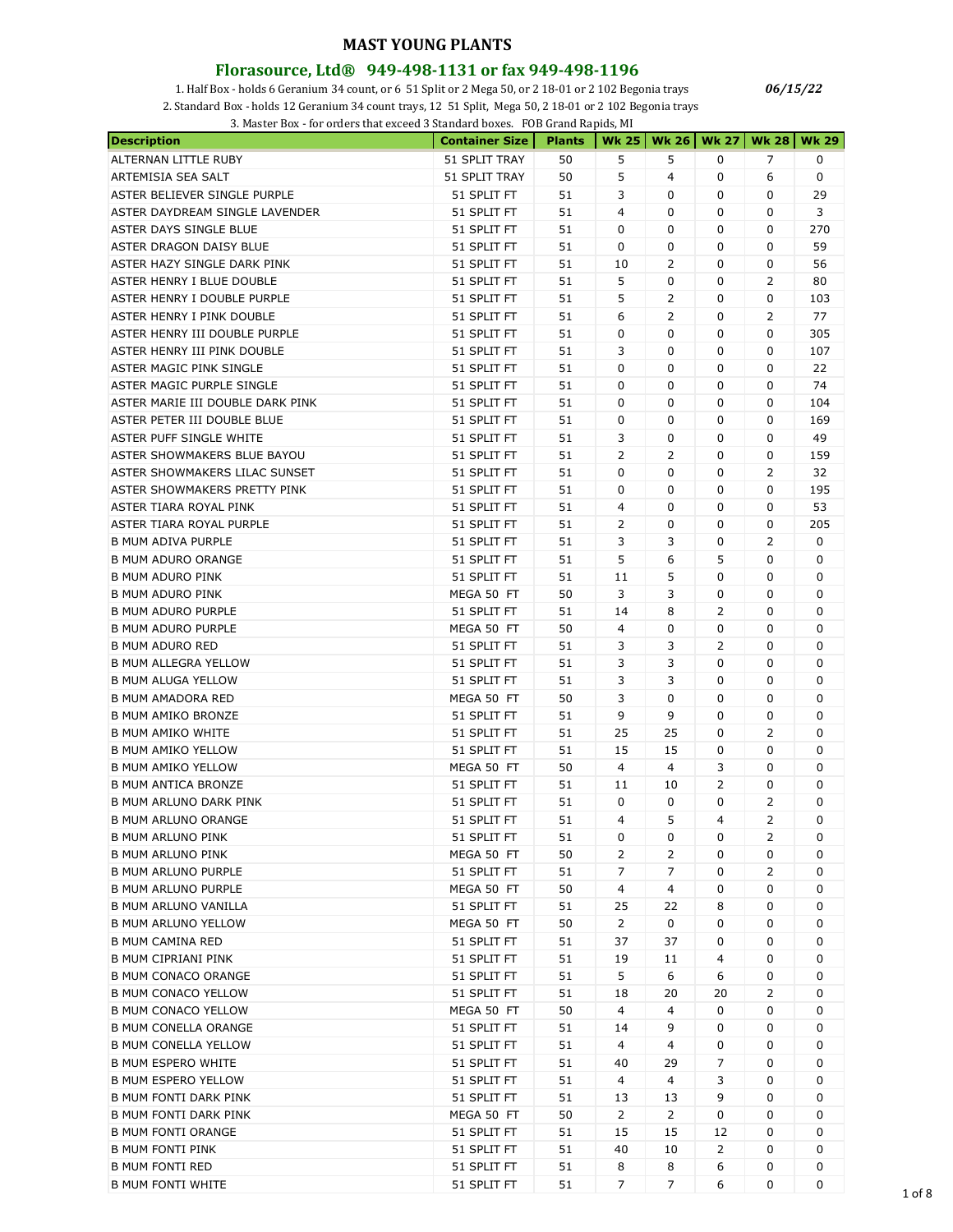#### **Florasource, Ltd® 949-498-1131 or fax 949-498-1196**

1. Half Box - holds 6 Geranium 34 count, or 6 51 Split or 2 Mega 50, or 2 18-01 or 2 102 Begonia trays

2. Standard Box - holds 12 Geranium 34 count trays, 12 51 Split, Mega 50, 2 18-01 or 2 102 Begonia trays

3. Master Box - for orders that exceed 3 Standard boxes. FOB Grand Rapids, MI

| <b>Description</b>              | <b>Container Size</b>     | <b>Plants</b> |                |                |                | Wk 25   Wk 26   Wk 27   Wk 28   Wk 29 |   |
|---------------------------------|---------------------------|---------------|----------------|----------------|----------------|---------------------------------------|---|
| <b>B MUM FONTI YELLOW</b>       | 51 SPLIT FT               | 51            | 8              | 8              | 8              | 0                                     | 0 |
| <b>B MUM GRANATA RED</b>        | 51 SPLIT FT               | 51            | 4              | 4              | 0              | 0                                     | 0 |
| <b>B MUM GRANATA RED</b>        | MEGA 50 FT                | 50            | 7              | 5              | 0              | 0                                     | 0 |
| <b>B MUM IZOLA ORANGE</b>       | 51 SPLIT FT               | 51            | $\overline{7}$ | 7              | $\overline{7}$ | 0                                     | 0 |
| <b>B MUM JASODA ORANGE</b>      | 51 SPLIT FT               | 51            | 17             | 17             | 0              | 0                                     | 0 |
| <b>B MUM JASODA ORANGE</b>      | MEGA 50 FT                | 50            | 5              | 0              | 0              | 0                                     | 0 |
| <b>B MUM JASODA PINK</b>        | 51 SPLIT FT               | 51            | 21             | 21             | 8              | 0                                     | 0 |
| <b>B MUM JASODA PURPLE</b>      | 51 SPLIT FT               | 51            | 10             | 10             | 0              | 0                                     | 0 |
| <b>B MUM JASODA PURPLE</b>      | MEGA 50 FT                | 50            | 5              | 0              | 0              | 0                                     | 0 |
| <b>B MUM JASODA RED</b>         | 51 SPLIT FT               | 51            | 5              | 5              | 0              | 0                                     | 0 |
| <b>B MUM JASODA WHITE</b>       | 51 SPLIT FT               | 51            | 9              | 9              | 0              | 0                                     | 0 |
| <b>B MUM JASODA YELLOW</b>      | MEGA 50 FT                | 50            | 6              | 0              | 0              | 0                                     | 0 |
| <b>B MUM KOKO PURPLE</b>        | 51 SPLIT FT               | 51            | 6              | 6              | 3              | 0                                     | 0 |
| <b>B MUM LANO PURPLE</b>        | 51 SPLIT FT               | 51            | 7              | 7              | 2              | 0                                     | 0 |
| <b>B MUM LANO PURPLE</b>        | MEGA 50 FT                | 50            | 2              | 0              | 0              | 0                                     | 0 |
| <b>B MUM LAVA RED</b>           | 51 SPLIT FT               | 51            | 4              | 4              | 2              | 0                                     | 0 |
| <b>B MUM LESCONIL WHITE</b>     | 51 SPLIT FT               | 51            | 3              | 3              | 0              | 0                                     | 0 |
| <b>B MUM LESCONIL WHITE</b>     | MEGA 50 FT                | 50            | 2              | 2              | 0              | 0                                     | 0 |
| <b>B MUM LIVIA PINK</b>         | 51 SPLIT FT               | 51            | 4              | 4              | 4              | 0                                     | 0 |
| <b>B MUM MAGNUS PINK</b>        | 51 SPLIT FT               | 51            | 10             | 6              | 0              | 0                                     | 0 |
| <b>B MUM MAGNUS PINK</b>        | MEGA 50 FT                | 50            | $\overline{4}$ | 2              | 0              | 0                                     | 0 |
| <b>B MUM MAGNUS VIOLET</b>      | 51 SPLIT FT               | 51            | 2              | 3              | 2              | 0                                     | 0 |
| <b>B MUM MAGNUS VIOLET</b>      | MEGA 50 FT                | 50            | 2              | 2              | 0              | 0                                     | 0 |
| <b>B MUM MEFISTO PURPLE</b>     | 51 SPLIT FT               | 51            | 3              | 3              | 3              | 0                                     | 0 |
| <b>B MUM MEFISTO PURPLE</b>     | MEGA 50 FT                | 50            | 9              | 9              | 2              | 0                                     | 0 |
| <b>B MUM MIKA ORANGE</b>        | 51 SPLIT FT               | 51            | 2              | 2              | 0              | 0                                     | 0 |
| <b>B MUM MOURIA YELLOW</b>      | 51 SPLIT FT               | 51            | 2              | 2              | 0              | 0                                     | 0 |
| <b>B MUM MOURIA YELLOW</b>      | MEGA 50 FT                | 50            | $\overline{4}$ | 3              | 0              | 0                                     | 0 |
| <b>B MUM PADRE ORANGE</b>       |                           | 50            | 4              | 0              | 0              | 0                                     | 0 |
| <b>B MUM PADRE WHITE</b>        | MEGA 50 FT<br>51 SPLIT FT | 51            | 19             | 19             | 0              | 0                                     | 0 |
|                                 |                           |               | 3              | 3              | 3              |                                       |   |
| <b>B MUM PADRE YELLOW</b>       | 51 SPLIT FT               | 51            |                |                |                | 0                                     | 0 |
| <b>B MUM PADRE YELLOW</b>       | MEGA 50 FT                | 50            | 3              | 3              | 0              | 0                                     | 0 |
| <b>B MUM POBO LAVENDER</b>      | 51 SPLIT FT               | 51            | 5              | 5              | 3              | 0                                     | 0 |
| <b>B MUM POMONA VIOLET</b>      | MEGA 50 FT                | 50            | 2              | 2              | 0              | 0                                     | 0 |
| <b>B MUM POSSIDI WHITE</b>      | 51 SPLIT FT               | 51            | 4              | 4              | 0              | 0                                     | 0 |
| <b>B MUM POSSIDI WHITE</b>      | MEGA 50 FT                | 50            | 2              | 0              | 0              | 0                                     | 0 |
| <b>B MUM POSSIDI YELLOW</b>     | 51 SPLIT FT               | 51            | 4              | 4              | 2              | 0                                     | 0 |
| <b>B MUM PRIMA WHITE</b>        | 51 SPLIT FT               | 51            | 8              | 8              | 7              | 0                                     | 0 |
| <b>B MUM RHINOS ORANGE</b>      | 51 SPLIT FT               | 51            | 0              | 3              | 3              | $\overline{2}$                        | 0 |
| <b>B MUM SINELLI YELLOW</b>     | 51 SPLIT FT               | 51            | $\overline{2}$ | $\overline{2}$ | 0              | 0                                     | 0 |
| B MUM SOUL SISTER DK PINK       | 51 SPLIT FT               | 51            | 3              | 3              | 3              | 0                                     | 0 |
| <b>B MUM SOUL SISTER ORANGE</b> | 51 SPLIT FT               | 51            | 7              | 7              | 6              | 0                                     | 0 |
| <b>B MUM SOUL SISTER PINK</b>   | 51 SPLIT FT               | 51            | 7              | 7              | 4              | 0                                     | 0 |
| <b>B MUM SOUL SISTER PINK</b>   | MEGA 50 FT                | 50            | 2              | 2              | 0              | 0                                     | 0 |
| <b>B MUM SOUL SISTER RED</b>    | 51 SPLIT FT               | 51            | 4              | 4              | 3              | 0                                     | 0 |
| <b>B MUM SOUL SISTER WHITE</b>  | 51 SPLIT FT               | 51            | 5              | 5              | 4              | 0                                     | 0 |
| <b>B MUM SOUL SISTER WHITE</b>  | MEGA 50 FT                | 50            | 8              | 3              | 0              | 0                                     | 0 |
| <b>B MUM SOUL SISTER YELLOW</b> | 51 SPLIT FT               | 51            | 5              | 5              | 3              | 0                                     | 0 |
| <b>B MUM SOUL SISTER YELLOW</b> | MEGA 50 FT                | 50            | 2              | 2              | 0              | 0                                     | 0 |
| <b>B MUM STAVISKI ORANGE</b>    | 51 SPLIT FT               | 51            | 2              | 2              | 0              | 0                                     | 0 |
| <b>B MUM STAVISKI PINK</b>      | 51 SPLIT FT               | 51            | 9              | 9              | 6              | 0                                     | 0 |
| <b>B MUM STAVISKI RED</b>       | 51 SPLIT FT               | 51            | 6              | 0              | 0              | 0                                     | 0 |
| <b>B MUM STAVISKI WHITE</b>     | 51 SPLIT FT               | 51            | 6              | 6              | 5              | 0                                     | 0 |
| <b>B MUM THERA RED</b>          | 51 SPLIT FT               | 51            | 4              | 4              | 0              | 0                                     | 0 |
| <b>B MUM THERA RED</b>          | MEGA 50 FT                | 50            | 2              | 0              | 0              | 0                                     | 0 |
| <b>B MUM URANO ORANGE</b>       | 51 SPLIT FT               | 51            | 5              | 5              | 0              | 0                                     | 0 |
| <b>B MUM URANO ORANGE</b>       | MEGA 50 FT                | 50            | 7              | 2              | 0              | 0                                     | 0 |
| B MUM URANO RED/BRONZE          | 51 SPLIT FT               | 51            | 2              | 2              | 0              | 0                                     | 0 |
| <b>B MUM URANO YELLOW</b>       | 51 SPLIT FT               | 51            | 8              | 8              | 4              | 0                                     | 0 |
| <b>B MUM VEGA RED</b>           | 51 SPLIT FT               | 51            | $\overline{7}$ | $\overline{7}$ | 3              | 0                                     | 0 |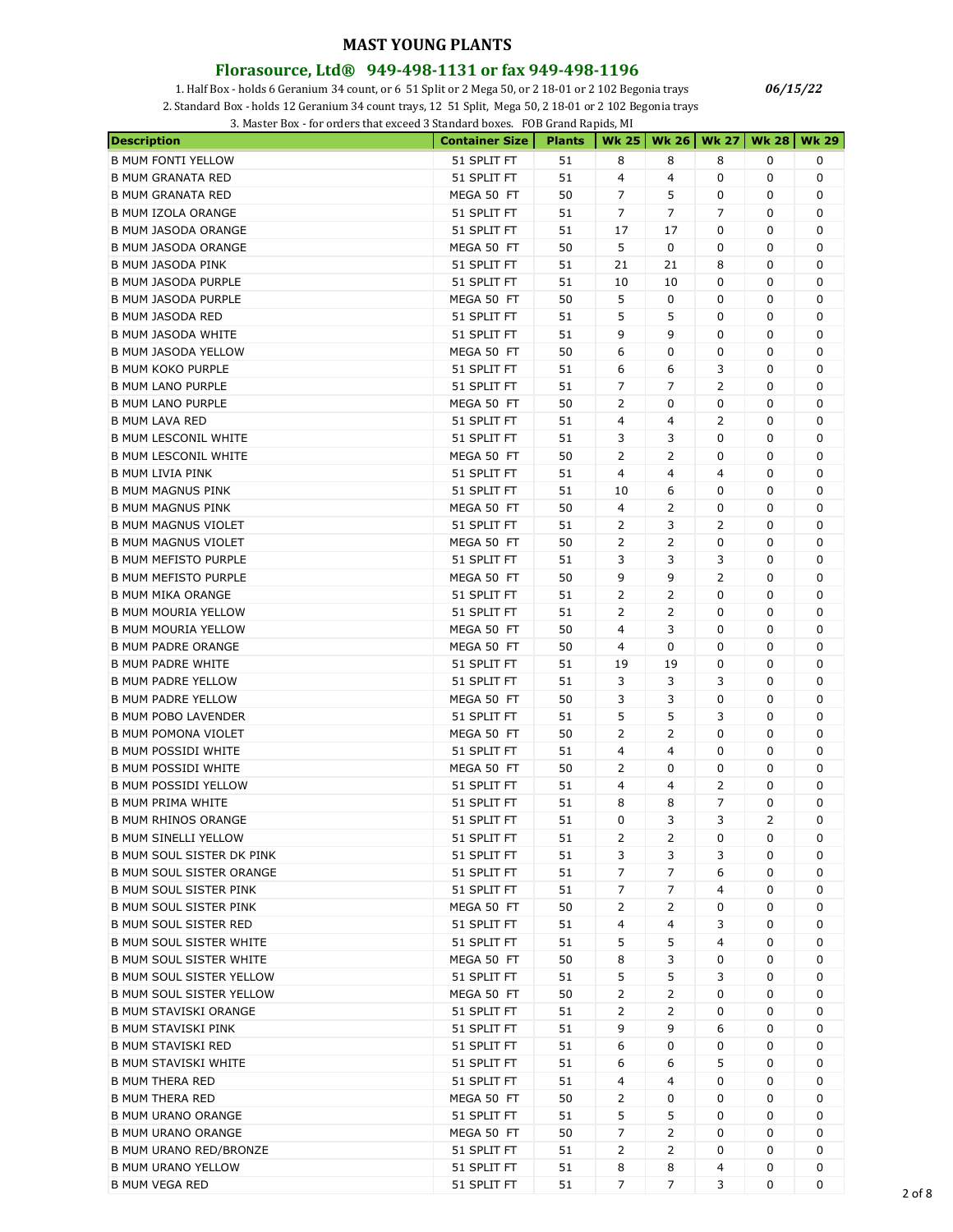# **Florasource, Ltd® 949-498-1131 or fax 949-498-1196**

1. Half Box - holds 6 Geranium 34 count, or 6 51 Split or 2 Mega 50, or 2 18-01 or 2 102 Begonia trays

2. Standard Box - holds 12 Geranium 34 count trays, 12 51 Split, Mega 50, 2 18-01 or 2 102 Begonia trays

| <b>Description</b>                  | <b>Container Size</b> | <b>Plants</b> |                |                |                | Wk 25   Wk 26   Wk 27   Wk 28   Wk 29 |     |
|-------------------------------------|-----------------------|---------------|----------------|----------------|----------------|---------------------------------------|-----|
| <b>B MUM VEGA RED</b>               | MEGA 50 FT            | 50            | 2              | $\overline{2}$ | 0              | 0                                     | 0   |
| <b>B MUM VENOS YELLOW</b>           | 51 SPLIT FT           | 51            | 8              | 8              | 0              | 0                                     | 0   |
| <b>B MUM VERITAS ORANGE</b>         | 51 SPLIT FT           | 51            | $\overline{2}$ | 2              | 0              | 0                                     | 0   |
| <b>B MUM VERITAS YELLOW</b>         | 51 SPLIT FT           | 51            | 4              | 4              | 3              | 0                                     | 0   |
| <b>B MUM VERITAS YELLOW</b>         | MEGA 50 FT            | 50            | 3              | 3              | 0              | 0                                     | 0   |
| <b>B MUM VIGORELLI GOLD</b>         | 51 SPLIT FT           | 51            | 6              | 6              | 5              | 0                                     | 0   |
| <b>B MUM VIGORELLI GOLD</b>         | MEGA 50 FT            | 50            | 2              | 2              | 0              | 0                                     | 0   |
| <b>B MUM VIGORELLI ORANGE</b>       | 51 SPLIT FT           | 51            | 3              | 3              | 2              | 0                                     | 0   |
| <b>B MUM VIGORELLI VIOLET</b>       | 51 SPLIT FT           | 51            | 5              | 5              | 4              | 0                                     | 0   |
| <b>B MUM VIGORELLI VIOLET</b>       | MEGA 50 FT            | 50            | 3              | 3              | 0              | 0                                     | 0   |
| CANNA CANNOVA BRONZE ORANGE         | Mega 50               | 49            | 5              | 0              | 0              | 0                                     | 0   |
| CANNA CANNOVA BRONZE SCARLET        | Mega 50               | 49            | 5              | 2              | 2              | 0                                     | 0   |
| CELOSIA INTENZ CLASSIC              | 51 SPLIT TRAY         | 50            | 0              | 0              | 3              | 4                                     | 6   |
| CELOSIA KELOS FIRE RED              | 51 SPLIT TRAY         | 50            | 0              | 0              | 0              | 3                                     | 0   |
| CELOSIA KELOS FIRE YELLOW           | 51 SPLIT TRAY         | 50            | 2              | 2              | 5              | 5                                     | 0   |
| COREOPSIS UPTICK YELLOW RED         | 51 SPLIT TRAY         | 50            | $\overline{2}$ | $\overline{2}$ | 0              | 0                                     | 0   |
| CRASPEDIA GOLF BEAUTY               | 51 SPLIT TRAY         | 50            | 3              | 0              | 0              | 0                                     | 0   |
| <b>CROTON GOLD DUST</b>             | 70mm Ellepot          | 18            | 111            | 30             | 30             | 0                                     | 0   |
| <b>CROTON MAMMY</b>                 | 70mm Ellepot          | 18            | 75             | 63             | 63             | 0                                     | 0   |
|                                     |                       |               | 13             | 90             | 90             |                                       | 175 |
| <b>CROTON PETRA</b>                 | 70mm Ellepot          | 18            |                |                |                | 189                                   |     |
| ECHINACEA SOMBREO BAJA BURGUNDY     | 51 SPLIT TRAY         | 50            | $\overline{2}$ | $\overline{2}$ | $\overline{2}$ | $\overline{2}$                        | 0   |
| ECHINACEA SOMBREO FIESTA ORANGE     | 51 SPLIT TRAY         | 50            | 23             | 23             | 23             | 23                                    | 23  |
| GAILLARDIA BARBICAN YELLOW RED RING | 51 SPLIT TRAY         | 50            | $\overline{2}$ | 2              | 0              | 2                                     | 11  |
| <b>GRASS PENNISETUM RUBRUM</b>      | Mega 50               | 49            | 23             | 24             | 24             | 24                                    | 24  |
| LYSIMACHIA GOLDILOCKS               | 51 SPLIT TRAY         | 50            | 4              | 6              | 6              | 0                                     | 0   |
| MUM COMBO BEVERLY COPPER PENNY MIX  | MEGA 50 FT            | 50            | 3              | 2              | 0              | 0                                     | 0   |
| MUM COMBO CONFETTI PISCES           | MEGA 50 FT            | 50            | 5              | 0              | 0              | 0                                     | 3   |
| MUM COMBO CONFETTI VIRGO            | MEGA 50 FT            | 50            | 0              | 0              | 0              | 0                                     | 3   |
| MUM COMBO HARVEST FUSION MIX        | MEGA 50 FT            | 50            | 2              | 0              | 0              | 0                                     | 0   |
| MUM COMBO JASODA MIX                | MEGA 50 FT            | 50            | 0              | 0              | 0              | 3                                     | 3   |
| MUM IGLOO COOL                      | 51 SPLIT FT           | 51            | 3              | 0              | 0              | 0                                     | 0   |
| MUM IGLOO FIREDANCE                 | 51 SPLIT FT           | 51            | 11             | $\overline{2}$ | 0              | 0                                     | 0   |
| MUM IGLOO FIREWORKS                 | 51 SPLIT FT           | 51            | 6              | 0              | 0              | 0                                     | 0   |
| MUM IGLOO FROSTY                    | 51 SPLIT FT           | 51            | 7              | 0              | 0              | 0                                     | 0   |
| MUM IGLOO HARVEST                   | 51 SPLIT FT           | 51            | 15             | 3              | 0              | 0                                     | 0   |
| MUM IGLOO ICE PINK                  | 51 SPLIT FT           | 51            | $\overline{2}$ | 0              | 0              | 0                                     | 0   |
| MUM IGLOO ICICLE                    | 51 SPLIT FT           | 51            | 5              | 3              | 0              | 0                                     | 0   |
| MUM IGLOO PUMPKIN                   | 51 SPLIT FT           | 51            | 3              | 0              | 0              | 0                                     | 0   |
| MUM IGLOO SIZZLING                  | 51 SPLIT FT           | 51            | $\overline{4}$ | 3              | 0              | 0                                     | 0   |
| MUM IGLOO SNOWY                     | 51 SPLIT FT           | 51            | 4              | 0              | 0              | 0                                     | 0   |
| MUM IGLOO SUNDANCE                  | 51 SPLIT FT           | 51            | 3              | 0              | 0              | 2                                     | 0   |
| MUM IGLOO WARM                      | 51 SPLIT FT           | 51            | 8              | 0              | 0              | 0                                     | 0   |
| NEPETA PRELUDE PURPLE               | 51 SPLIT TRAY         | 50            | 0              | 0              | 0              | 8                                     | 8   |
| PETCHOA SUPER CAL BORDEAUX          | 51 SPLIT TRAY         | 50            | 2              | 2              | 0              | 0                                     | 0   |
| PETCHOA SUPER CAL CARAMEL YELLOW    | 51 SPLIT TRAY         | 50            | 4              | 3              | 4              | 6                                     | 0   |
| PETCHOA SUPER CAL CINNAMON          | 51 SPLIT TRAY         | 50            | 71             | 71             | 72             | 0                                     | 0   |
| PETCHOA SUPER CAL PURPLE DAWN       | 51 SPLIT TRAY         | 50            | 3              | 3              | 2              | $\overline{2}$                        | 0   |
| PETCHOA SUPER CAL SUNSET ORANGE     | 51 SPLIT TRAY         | 50            | 3              | 3              | 4              | 2                                     | 0   |
| SUCCULENT COMBO FALL BONFIRE MIX    | 72 CELL TRAY          | 72            | 0              | 0              | 0              | 0                                     | 0   |
| SUCCULENT COMBO FROSTY NIGHT MIX    | 72 CELL TRAY          | 72            | 7              | 7              | 0              | 0                                     | 0   |
| SUCCULENT SEDUM GOLD MOUND          | 51 SPLIT TRAY         | 50            | 0              | 2              | 3              | 3                                     | 3   |
| VITAMUM 24KARAMUM BRONZE            | 51 SPLIT FT           | 51            | 0              | 0              | 0              | 0                                     | 138 |
|                                     |                       |               |                | 0              | 0              | 0                                     |     |
| VITAMUM 24KARAMUM GOLD              | 51 SPLIT FT           | 51            | $\overline{2}$ |                |                |                                       | 173 |
| VITAMUM 24KARAMUM GOLD              | MEGA 50 FT            | 50            | $\overline{2}$ | 0              | 0              | 0                                     | 0   |
| VITAMUM APPLE CIDER                 | 51 SPLIT FT           | 51            | 7              | 4              | 0              | 0                                     | 15  |
| VITAMUM BALANCE BRONZE BICOLOR      | 51 SPLIT FT           | 51            | 4              | 2              | 0              | 0                                     | 102 |
| VITAMUM BALANCE BRONZE BICOLOR      | MEGA 50 FT            | 50            | 3              | 0              | 0              | 0                                     | 0   |
| VITAMUM BANQUET PINK                | 51 SPLIT FT           | 51            | 7              | 0              | 0              | 0                                     | 61  |
| VITAMUM BANQUET PINK BICOLOR        | 51 SPLIT FT           | 51            | 3              | 0              | 0              | 0                                     | 44  |
| VITAMUM BANQUET PURPLE              | 51 SPLIT FT           | 51            | 3              | 0              | 0              | 0                                     | 69  |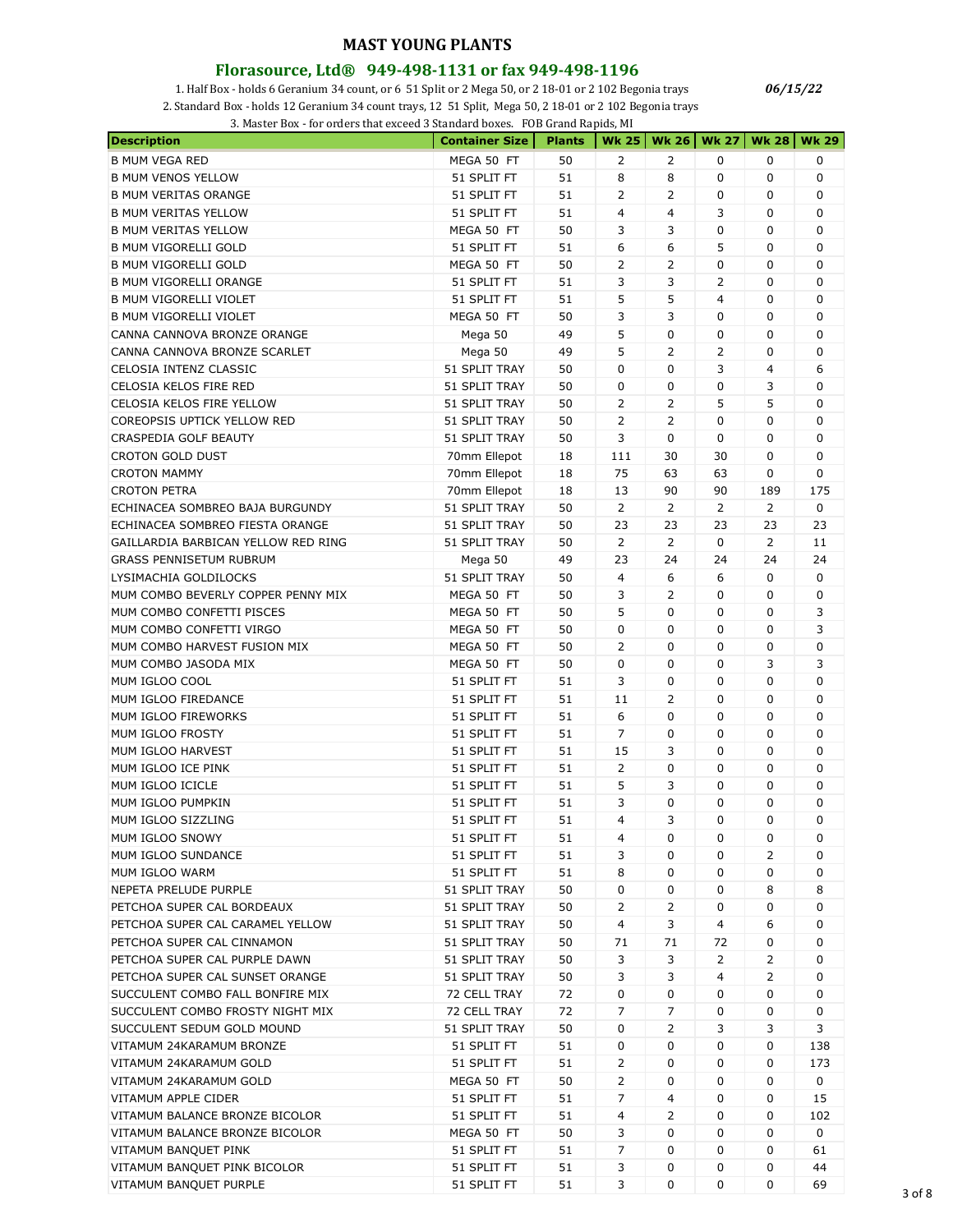#### **Florasource, Ltd® 949-498-1131 or fax 949-498-1196**

1. Half Box - holds 6 Geranium 34 count, or 6 51 Split or 2 Mega 50, or 2 18-01 or 2 102 Begonia trays

2. Standard Box - holds 12 Geranium 34 count trays, 12 51 Split, Mega 50, 2 18-01 or 2 102 Begonia trays

3. Master Box - for orders that exceed 3 Standard boxes. FOB Grand Rapids, MI

| <b>Description</b>            | <b>Container Size</b> | <b>Plants</b> |                |   |             | Wk 25   Wk 26   Wk 27   Wk 28   Wk 29 |                |
|-------------------------------|-----------------------|---------------|----------------|---|-------------|---------------------------------------|----------------|
| VITAMUM BANQUET RED BICOLOR   | 51 SPLIT FT           | 51            | 7              | 3 | 0           | 0                                     | 26             |
| VITAMUM BEACH YELLOW          | 51 SPLIT FT           | 51            | 2              | 0 | 0           | 0                                     | 198            |
| VITAMUM BLISS WHITE           | 51 SPLIT FT           | 51            | 5              | 3 | 0           | 0                                     | 164            |
| VITAMUM BLITZ LEMON           | MEGA 50 FT            | 50            | 3              | 0 | 0           | 0                                     | 0              |
| <b>VITAMUM BLITZ LEMON</b>    | 51 SPLIT FT           | 51            | 5              | 0 | $\mathbf 0$ | 0                                     | 0              |
| VITAMUM BUZZ LAVENDER         | 51 SPLIT FT           | 51            | 4              | 0 | 0           | 0                                     | 158            |
| VITAMUM BUZZ MERLOT           | 51 SPLIT FT           | 51            | 4              | 0 | 0           | 0                                     | 196            |
| VITAMUM CALM WHITE            | 51 SPLIT FT           | 51            | 15             | 0 | 0           | 0                                     | 135            |
| VITAMUM CATCH RED             | 51 SPLIT FT           | 51            | 8              | 0 | 0           | 0                                     | 0              |
| VITAMUM CEREMONY WHITE        | 51 SPLIT FT           | 51            | 4              | 0 | 0           | 0                                     | 141            |
| VITAMUM CEREMONY WHITE        | MEGA 50 FT            | 50            | 2              | 0 | 0           | 0                                     | 0              |
| <b>VITAMUM CHAMPAGNE</b>      |                       | 51            | 6              | 0 | 0           | 0                                     | 50             |
|                               | 51 SPLIT FT           |               |                |   |             |                                       |                |
| VITAMUM CHEER RED             | 51 SPLIT FT           | 51            | 2              | 0 | 0           | 2                                     | 294            |
| VITAMUM CHEER RED             | MEGA 50 FT            | 50            | 4              | 0 | 0           | 0                                     | 0              |
| VITAMUM CHERRY PURPLE         | 51 SPLIT FT           | 51            | 10             | 3 | 0           | 0                                     | 24             |
| VITAMUM CHERRY PURPLE         | MEGA 50 FT            | 50            | 2              | 0 | 0           | 0                                     | 0              |
| VITAMUM CHERRY RED            | 51 SPLIT FT           | 51            | 2              | 0 | 0           | 0                                     | 0              |
| <b>VITAMUM CHILI RED</b>      | 51 SPLIT FT           | 51            | 6              | 2 | 0           | 0                                     | 0              |
| <b>VITAMUM CONCERT PURPLE</b> | 51 SPLIT FT           | 51            | 0              | 0 | 0           | 0                                     | 54             |
| <b>VITAMUM CRUISE YELLOW</b>  | 51 SPLIT FT           | 51            | 7              | 0 | 0           | 0                                     | 1109           |
| VITAMUM CRUSH ORANGE          | 51 SPLIT FT           | 51            | 4              | 2 | 0           | 0                                     | 157            |
| VITAMUM DARLING PINK          | 51 SPLIT FT           | 51            | 6              | 2 | 0           | 0                                     | 96             |
| VITAMUM DESIRE GOLDEN         | 51 SPLIT FT           | 51            | 0              | 0 | 0           | 0                                     | 116            |
| VITAMUM DITTO DARK ORANGE     | 51 SPLIT FT           | 51            | 4              | 0 | 0           | 0                                     | 3              |
| VITAMUM DITTO DARK PINK       | 51 SPLIT FT           | 51            | 6              | 2 | 0           | 0                                     | $\overline{7}$ |
| VITAMUM DITTO PINK            | 51 SPLIT FT           | 51            | 8              | 2 | 0           | 0                                     | 56             |
| VITAMUM DITTO WHITE           | 51 SPLIT FT           | 51            | 10             | 3 | 0           | 0                                     | 54             |
| VITAMUM DITTO YELLOW          | 51 SPLIT FT           | 51            | 3              | 0 | 0           | 0                                     | 11             |
| VITAMUM ECSTATIC PURPLE       | 51 SPLIT FT           | 51            | 2              | 0 | 0           | 0                                     | 177            |
| VITAMUM ECSTATIC PURPLE       | MEGA 50 FT            | 50            | 2              | 0 | 0           | 0                                     | 0              |
| VITAMUM ELATED PURPLE         | 51 SPLIT FT           | 51            | 4              | 0 | 0           | 0                                     | 3              |
| VITAMUM ELATED PURPLE         | MEGA 50 FT            | 50            | $\overline{2}$ | 0 | 0           | 0                                     | 0              |
| VITAMUM FAIR WHITE            | 51 SPLIT FT           | 51            | $\overline{2}$ | 0 | 0           | 0                                     | 120            |
| <b>VITAMUM FAIR WHITE</b>     | MEGA 50 FT            | 50            | 2              | 0 | 0           | 0                                     | 0              |
| VITAMUM FESTIVE PURPLE        | 51 SPLIT FT           | 51            | 8              | 2 | 0           | 0                                     | 0              |
| VITAMUM FIELD YELLOW          | 51 SPLIT FT           | 51            | 4              | 2 | 0           | 0                                     | 29             |
| VITAMUM FIESTA RED            |                       | 51            |                | 2 | 0           |                                       | 97             |
|                               | 51 SPLIT FT           |               | 3              |   |             | 0                                     |                |
| VITAMUM FLAME BICOLOR         | 51 SPLIT FT           | 51            | 6              | 0 | 0           | 0                                     | 183            |
| VITAMUM GOAL LIGHT BRONZE     | 51 SPLIT FT           | 51            | 8              | 4 | 0           | 0                                     | 104            |
| VITAMUM GOAL ORANGE           | 51 SPLIT FT           | 51            | 6              | 2 | 0           | 2                                     | 322            |
| VITAMUM GOAL YELLOW           | 51 SPLIT FT           | 51            | $\overline{2}$ | 0 | 0           | 0                                     | 190            |
| VITAMUM HOMERUN ORANGE        | 51 SPLIT FT           | 51            | 5              | 3 | 0           | 0                                     | 78             |
| VITAMUM HOMERUN PINK          | 51 SPLIT FT           | 51            | 7              | 2 | 0           | 0                                     | 167            |
| VITAMUM HOMERUN SCARLET       | 51 SPLIT FT           | 51            | 6              | 4 | 0           | 0                                     | 37             |
| VITAMUM HOMERUN WHITE         | 51 SPLIT FT           | 51            | 3              | 2 | 0           | 2                                     | 103            |
| VITAMUM HOMERUN YELLOW        | 51 SPLIT FT           | 51            | 3              | 2 | 0           | 0                                     | 83             |
| VITAMUM JAMBOREE PINK/WHITE   | 51 SPLIT FT           | 51            | 0              | 0 | 0           | 0                                     | 80             |
| VITAMUM JAMBOREE PURPLE WHITE | 51 SPLIT FT           | 51            | 3              | 0 | 0           | 0                                     | 89             |
| VITAMUM JAMBOREE RED YELLOW   | 51 SPLIT FT           | 51            | 5              | 0 | 0           | 0                                     | 97             |
| VITAMUM JOLLY DARK BRONZE     | 51 SPLIT FT           | 51            | 4              | 0 | 0           | 0                                     | 0              |
| VITAMUM JUBILIANT RED         | 51 SPLIT FT           | 51            | 6              | 0 | 0           | 0                                     | 102            |
| VITAMUM JUMP WHITE            | 51 SPLIT FT           | 51            | 7              | 2 | 0           | 0                                     | 149            |
| VITAMUM JUMP WHITE            | MEGA 50 FT            | 50            | 3              | 0 | 0           | 0                                     | 0              |
| VITAMUM KICK ORANGE           | 51 SPLIT FT           | 51            | 0              | 0 | 0           | 0                                     | 154            |
| VITAMUM LAGOON PURPLE         | 51 SPLIT FT           | 51            | 6              | 2 | 0           | 0                                     | 182            |
| VITAMUM LEAGUE PINK           | 51 SPLIT FT           | 51            | $\overline{7}$ | 2 | 0           | 0                                     | 26             |
| VITAMUM LEAGUE PINK           | MEGA 50 FT            | 50            | $\overline{2}$ | 2 | 0           | 0                                     | 0              |
| VITAMUM LIVELY PINK BICOLOR   | 51 SPLIT FT           | 51            | 16             | 3 | 0           | 0                                     | 253            |
| VITAMUM LIVELY PINK BICOLOR   | MEGA 50 FT            | 50            | 3              | 0 | 0           | 0                                     | 0              |
| VITAMUM LIVELY RED BICOLOR    |                       |               | 4              | 3 | 0           |                                       |                |
|                               | 51 SPLIT FT           | 51            |                |   |             | 0                                     | 197            |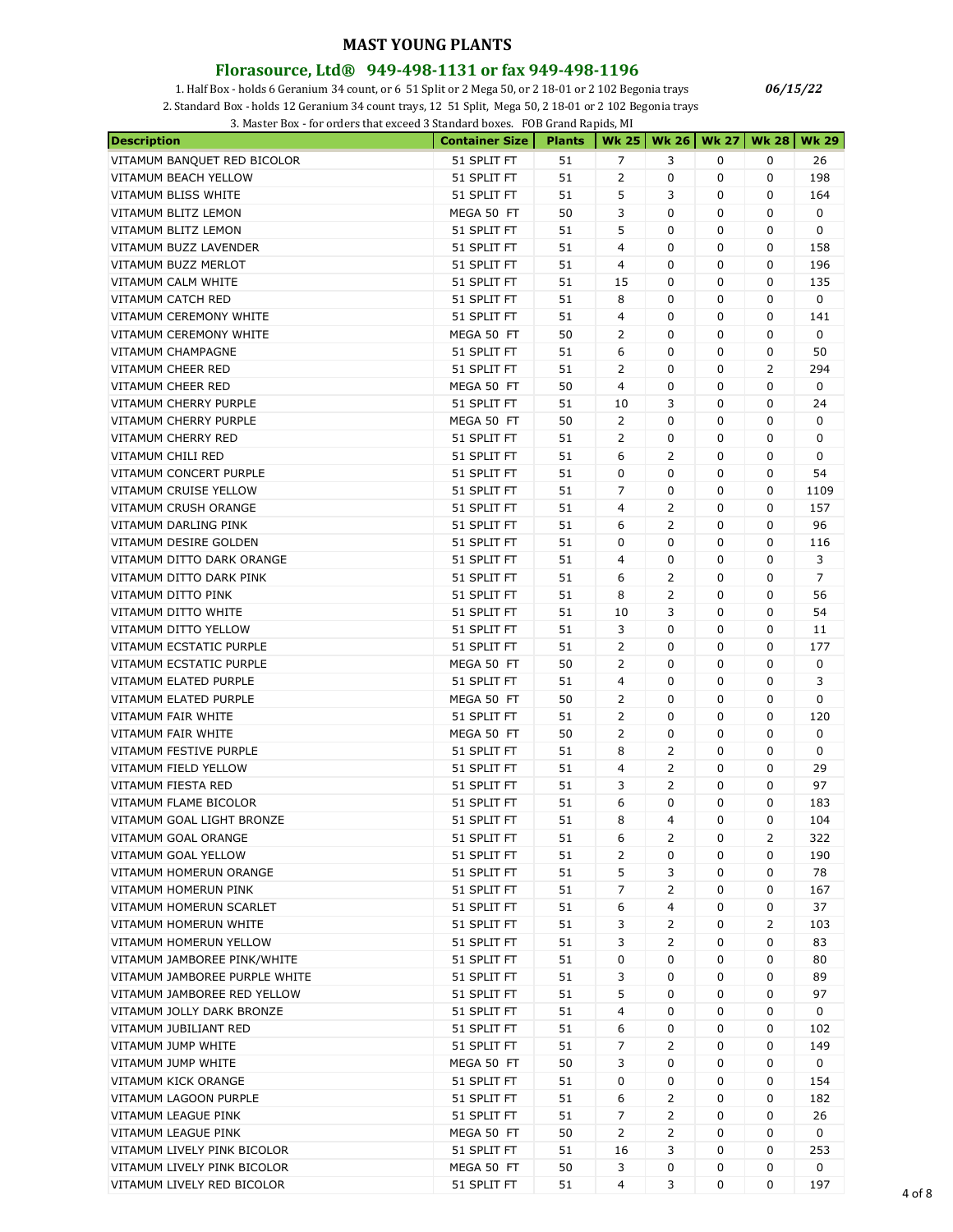#### **Florasource, Ltd® 949-498-1131 or fax 949-498-1196**

1. Half Box - holds 6 Geranium 34 count, or 6 51 Split or 2 Mega 50, or 2 18-01 or 2 102 Begonia trays

2. Standard Box - holds 12 Geranium 34 count trays, 12 51 Split, Mega 50, 2 18-01 or 2 102 Begonia trays

3. Master Box - for orders that exceed 3 Standard boxes. FOB Grand Rapids, MI

| <b>Description</b>                | <b>Container Size</b> | <b>Plants</b> |                | Wk 25   Wk 26 | <b>Wk 27</b>        | <b>Wk 28</b> | <b>Wk 29</b> |
|-----------------------------------|-----------------------|---------------|----------------|---------------|---------------------|--------------|--------------|
| VITAMUM LUCKY PURPLE              | 51 SPLIT FT           | 51            | 4              | 2             | 0                   | 0            | 253          |
| VITAMUM MELODY BRONZE             | 51 SPLIT FT           | 51            | 4              | 0             | 0                   | 0            | 132          |
| VITAMUM MERRY BRONZE BICOLOR      | 51 SPLIT FT           | 51            | 3              | 0             | 0                   | 0            | 168          |
| VITAMUM MIMOSA                    | 51 SPLIT FT           | 51            | 11             | 0             | 0                   | 0            | 41           |
| <b>VITAMUM PARADE PINK</b>        | 51 SPLIT FT           | 51            | 6              | 3             | 0                   | 0            | 33           |
| VITAMUM PARTY YELLOW              | 51 SPLIT FT           | 51            | 10             | 0             | 0                   | 0            | 44           |
| VITAMUM POWER RED                 | 51 SPLIT FT           | 51            | 0              | 0             | 0                   | 0            | 253          |
| VITAMUM POWER RED                 | MEGA 50 FT            | 50            | 2              | 0             | 0                   | 0            | 0            |
| VITAMUM PRIDE PINK                | 51 SPLIT FT           | 51            | 0              | 0             | 0                   | 2            | 0            |
| VITAMUM RACE ORANGE               | 51 SPLIT FT           | 51            | 3              | 0             | 0                   | 0            | 110          |
| VITAMUM REEF BRONZE               | 51 SPLIT FT           | 51            | 5              | 0             | 0                   | 0            | 334          |
| VITAMUM SEASIDE RED               | 51 SPLIT FT           | 51            | 3              | 0             | 0                   | 0            | 265          |
| VITAMUM SHORE APPLEBLOSSOM        | 51 SPLIT FT           | 51            | $\overline{7}$ | 3             | 0                   | 0            | 78           |
| VITAMUM SING YELLOW               | MEGA 50 FT            | 50            | 2              | 0             | 0                   | 0            | 0            |
| VITAMUM SING YELLOW               | 51 SPLIT FT           | 51            | 2              | 2             | 0                   | 0            | 0            |
| VITAMUM SOLAR FLARE               | 51 SPLIT FT           | 51            | 6              | 0             | 0                   | 0            | 459          |
| <b>VITAMUM STARSPOT</b>           | 51 SPLIT FT           | 51            | 5              | 2             | 0                   | 0            | 158          |
| <b>VITAMUM STARSPOT</b>           | MEGA 50 FT            | 50            | 2              | 0             | 0                   | 0            | 0            |
| VITAMUM STRAWBERRY ICE            | 51 SPLIT FT           |               |                | 2             |                     |              |              |
|                                   |                       | 51            | 3              | 9             | 0<br>$\overline{4}$ | 0            | 117          |
| VITAMUM SUNBLAZE FLAME            | 51 SPLIT FT           | 51            | 9              |               |                     | 0            | 43           |
| VITAMUM SUNBLAZE FLAME            | MEGA 50 FT            | 50            | 3              | 3             | 0                   | 0            | 0            |
| VITAMUM TIGER EYE                 | 51 SPLIT FT           | 51            | 2              | 0             | 0                   | 0            | 108          |
| VITAMUM TIGER EYE                 | MEGA 50 FT            | 50            | 3              | 0             | 0                   | 0            | 0            |
| VITAMUM TOAST ORANGE              | 51 SPLIT FT           | 51            | 8              | 0             | 0                   | 0            | 18           |
| VITAMUM VOLLEY RED                | 51 SPLIT FT           | 51            | 6              | 2             | 0                   | 0            | 0            |
| VITAMUM WHIMSY YELLOW             | 51 SPLIT FT           | 51            | 0              | 0             | 0                   | 0            | 85           |
| VITAMUM WHIMSY YELLOW             | MEGA 50 FT            | 50            | 3              | 0             | 0                   | 0            | 0            |
| VITAMUM WONDER YELLOW             | 51 SPLIT FT           | 51            | 8              | 2             | 0                   | 0            | 242          |
| YODER MUM ADDISON WHITE           | 51 SPLIT FT           | 51            | 3              | 3             | 0                   | 0            | 15           |
| YODER MUM ADRIANA PURPLE          | 51 SPLIT FT           | 51            | 7              | 7             | 2                   | 0            | 14           |
| YODER MUM ADRIANA PURPLE          | MEGA 50 FT            | 50            | 3              | 3             | 0                   | 0            | 0            |
| YODER MUM AIDEEN RED FIRE         | 51 SPLIT FT           | 51            | 3              | 3             | 2                   | 0            | 14           |
| YODER MUM AIDEEN RED FIRE         | MEGA 50 FT            | 50            | 2              | 2             | 0                   | 0            | 0            |
| YODER MUM ARLETTE PURPLE          | 51 SPLIT FT           | 51            | 4              | 4             | 2                   | 0            | 14           |
| YODER MUM ARLETTE PURPLE          | MEGA 50 FT            | 50            | 2              | 2             | 0                   | 0            | 0            |
| YODER MUM ASHLEY RED              | 51 SPLIT FT           | 51            | 2              | 2             | 0                   | 0            | 28           |
| YODER MUM AUBREY ORANGE           | 51 SPLIT FT           | 51            | 0              | 0             | 0                   | 0            | 12           |
| YODER MUM AUBREY ORANGE           | MEGA 50 FT            | 50            | 2              | 2             | 0                   | 0            | 0            |
| YODER MUM AUTUMN SUNSET           | 51 SPLIT FT           | 51            | 3              | 3             | 2                   | 0            | 22           |
| YODER MUM AUTUMN SUNSET           | MEGA 50 FT            | 50            | 2              | 2             | 0                   | 0            | 0            |
| YODER MUM BERTHA WHITE            | 51 SPLIT FT           | 51            | 3              | 3             | 0                   | 0            | 9            |
| YODER MUM BETHANY YELLOW          | 51 SPLIT FT           | 51            | 9              | 9             | 3                   | 0            | 12           |
| YODER MUM BEVERLY BRONZE          | 51 SPLIT FT           | 51            | 4              | 2             | 0                   | 0            | 15           |
| YODER MUM BEVERLY BRONZE          | MEGA 50 FT            | 50            | 6              | 5             | 0                   | 0            | 0            |
| YODER MUM BEVERLY DARK BRONZE     | 51 SPLIT FT           | 51            | 0              | 0             | 0                   | 0            | 8            |
| YODER MUM BEVERLY DARK BRONZE     | MEGA 50 FT            | 50            | 5              | 4             | 0                   | 0            | 0            |
| YODER MUM BEVERLY GOLD            | 51 SPLIT FT           | 51            | 3              | 3             | 0                   | 0            | 7            |
| YODER MUM BONNIE RED              | 51 SPLIT FT           | 51            | 4              | 6             | 4                   | 3            | 15           |
| YODER MUM BRITTANY YELLOW         | 51 SPLIT FT           | 51            | 4              | 4             | 0                   | 0            | 14           |
| YODER MUM CHELSEY CORAL           | 51 SPLIT FT           | 51            | 13             | 13            | 0                   | 0            | 17           |
| YODER MUM CHELSEY PINK            | 51 SPLIT FT           | 51            | 4              | 4             | 0                   | 0            | 22           |
| YODER MUM CHELSEY WHITE           | 51 SPLIT FT           | 51            | 13             | 13            | 0                   | 0            | 21           |
| YODER MUM CHELSEY YELLOW          | 51 SPLIT FT           | 51            | 2              | 2             | 0                   | 0            | 22           |
| YODER MUM CHERYL GOLDEN           | 51 SPLIT FT           | 51            | 0              | 0             | 0                   | 0            | 8            |
| YODER MUM CHERYL GOLDEN           | MEGA 50 FT            | 50            | 4              | 4             | 0                   | 0            | 0            |
| YODER MUM CHERYL JOLLY RED        | 51 SPLIT FT           | 51            | 3              | 3             | 0                   | 0            | 15           |
|                                   |                       |               |                |               | 0                   | 0            | 0            |
| YODER MUM CHERYL JOLLY RED        | MEGA 50 FT            | 50            | 2              | 2             |                     |              |              |
| YODER MUM CHERYL REGAL PURPLE     | 51 SPLIT FT           | 51            | 2              | 2             | 0                   | 0            | 10           |
| YODER MUM CHERYL REGAL PURPLE     | MEGA 50 FT            | 50            | 2              | 2             | 0                   | 0            | 0            |
| YODER MUM CHERYL SPARKLING YELLOW | 51 SPLIT FT           | 51            | 0              | 0             | 0                   | 0            | 11           |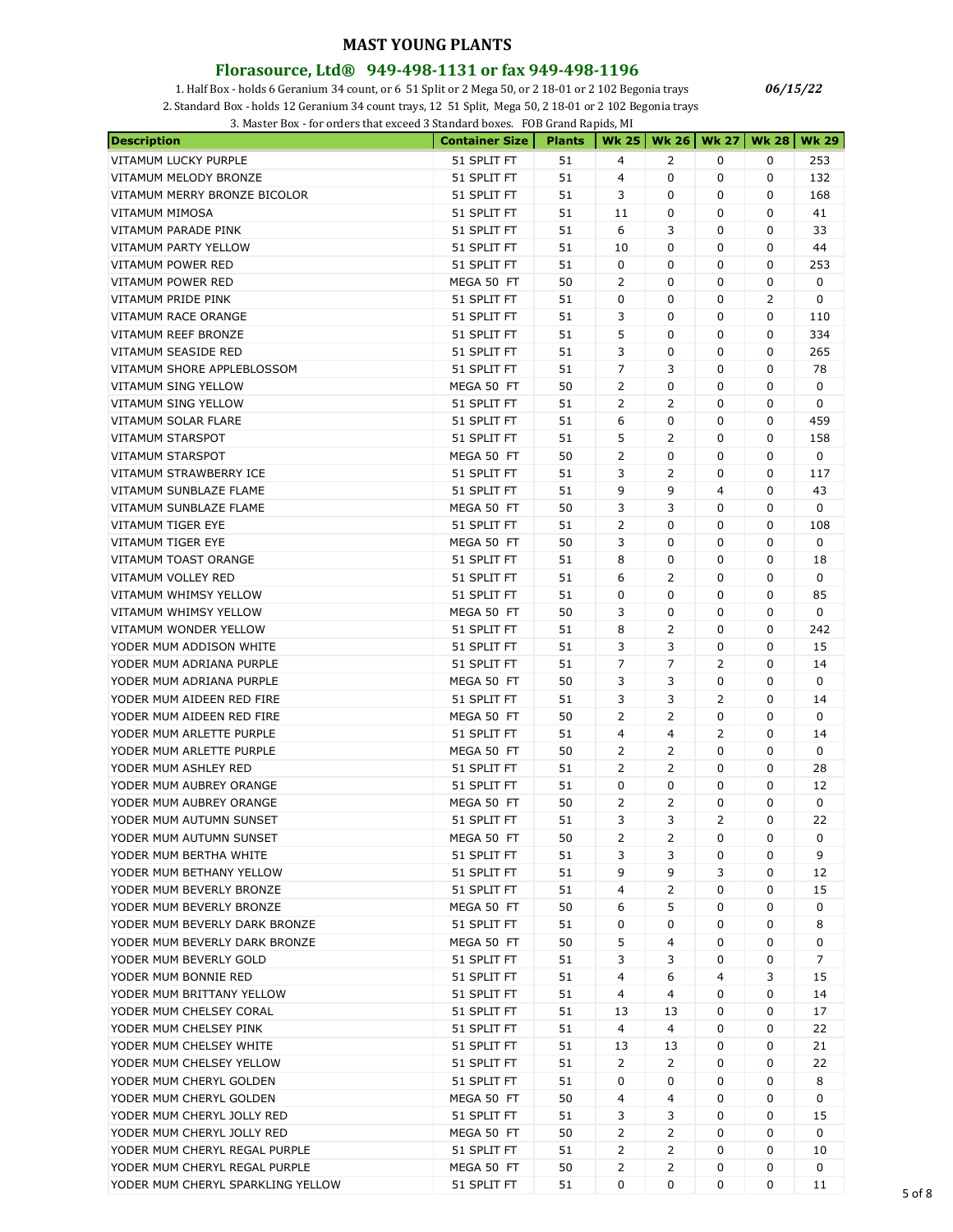#### **Florasource, Ltd® 949-498-1131 or fax 949-498-1196**

1. Half Box - holds 6 Geranium 34 count, or 6 51 Split or 2 Mega 50, or 2 18-01 or 2 102 Begonia trays

2. Standard Box - holds 12 Geranium 34 count trays, 12 51 Split, Mega 50, 2 18-01 or 2 102 Begonia trays

3. Master Box - for orders that exceed 3 Standard boxes. FOB Grand Rapids, MI

| <b>Description</b>                | <b>Container Size</b>      | <b>Plants</b> | <b>Wk 25</b>   | <b>Wk 26</b>   | <b>Wk 27</b>        | Wk 28 | <b>Wk 29</b> |
|-----------------------------------|----------------------------|---------------|----------------|----------------|---------------------|-------|--------------|
| YODER MUM CHERYL SPARKLING YELLOW | MEGA 50 FT                 | 50            | 3              | 3              | 0                   | 0     | 0            |
| YODER MUM CHERYL SPICY ORANGE     | 51 SPLIT FT                | 51            | 4              | $\overline{4}$ | 0                   | 0     | 75           |
| YODER MUM CHERYL SPICY ORANGE     | MEGA 50 FT                 | 50            | 2              | 2              | 0                   | 0     | 0            |
| YODER MUM CHLOE YELLOW            | 51 SPLIT FT                | 51            | 6              | 5              | 2                   | 0     | 10           |
| YODER MUM CHLOE YELLOW            | MEGA 50 FT                 | 50            | 2              | $\overline{2}$ | 0                   | 0     | 0            |
| YODER MUM CHRISTINA RED           | 51 SPLIT FT                | 51            | 4              | $\overline{4}$ | 0                   | 0     | 14           |
| YODER MUM CHRISTINA RED           | MEGA 50 FT                 | 50            | 2              | 2              | 2                   | 0     | 0            |
| YODER MUM CYNTHIA SCARLET         | 51 SPLIT FT                | 51            | 4              | 3              | 0                   | 0     | 20           |
| YODER MUM CYNTHIA SCARLET         | MEGA 50 FT                 | 50            | 2              | 2              | 0                   | 0     | 0            |
| YODER MUM DANIELLE PURPLE         | 51 SPLIT FT                | 51            | 3              | 0              | 0                   | 0     | 3            |
| YODER MUM DANIELLE PURPLE         | MEGA 50 FT                 | 50            | 2              | 2              | 0                   | 0     | 0            |
| YODER MUM DANIELLE RED            | MEGA 50 FT                 | 50            | 3              | 3              | 2                   | 0     | 0            |
| YODER MUM DANIELLE RED            | 51 SPLIT FT                | 51            | 6              | 6              | 2                   | 0     | 0            |
| YODER MUM DAWN YELLOW             | 51 SPLIT FT                | 51            | 6              | 6              | 0                   | 0     | 16           |
| YODER MUM DAWN YELLOW             | MEGA 50 FT                 | 50            | 2              | 2              | 0                   | 0     | 0            |
| YODER MUM DEBBIE HOT PINK         | 51 SPLIT FT                | 51            | 5              | 5              | 2                   | 0     | 8            |
| YODER MUM DEMI PINK               | 51 SPLIT FT                | 51            | 5              | 5              | 3                   | 0     | 14           |
| YODER MUM EDANA RED               | 51 SPLIT FT                | 51            | 5              | 5              | 3                   | 0     | 15           |
| YODER MUM EDANA RED               | MEGA 50 FT                 | 50            | 2              | 2              | 0                   | 0     | 0            |
| YODER MUM EDITH WHITE             | 51 SPLIT FT                | 51            | 5              | 5              | 2                   | 0     | 13           |
| YODER MUM ELECTRA AMBER           | 51 SPLIT FT                | 51            | 5              | 5              | 0                   | 0     | 0            |
| YODER MUM ELENA GOLD              | 51 SPLIT FT                | 51            | 5              | 5              | 3                   | 0     | 104          |
| YODER MUM ELIZABETH DARK PINK     | 51 SPLIT FT                | 51            | 4              | 3              | 0                   | 0     | 14           |
| YODER MUM EMELDA PURPLE           | 51 SPLIT FT                | 51            | 9              | 9              | 0                   | 0     | 15           |
| YODER MUM EMELDA PURPLE           | MEGA 50 FT                 | 50            | 4              | 3              | 0                   | 0     | 0            |
| YODER MUM FROSTY WHITE CHERYL     | 51 SPLIT FT                | 51            | 6              | 6              | 4                   | 0     | 11           |
| YODER MUM FROSTY WHITE CHERYL     | MEGA 50 FT                 | 50            | 3              | 3              | 0                   | 0     | 0            |
| YODER MUM GIGI DARK PINK          | MEGA 50 FT                 | 50            | 2              | 2              | 0                   | 0     | 0            |
| YODER MUM GIGI GOLD               | 51 SPLIT FT                | 51            | 0              | 0              | 0                   | 0     | 21           |
| YODER MUM GIGI GOLD               | MEGA 50 FT                 | 50            | 4              | 4              | 0                   | 0     | 0            |
| YODER MUM GIGI ORANGE             | 51 SPLIT FT                | 51            | 0              | 0              | 0                   | 0     | 13           |
| YODER MUM GIGI ORANGE             | MEGA 50 FT                 | 50            | 2              | 2              | 0                   | 0     | 0            |
| YODER MUM GIGI SNOW               | 51 SPLIT FT                | 51            | 8              | 8              | 0                   | 0     | 10           |
| YODER MUM GIGI YELLOW             | 51 SPLIT FT                | 51            | 8              | 8              | 5                   | 0     | 0            |
| YODER MUM HAILEY GOLD             | 51 SPLIT FT                | 51            | 0              | 0              | 0                   | 0     | 11           |
| YODER MUM HAILEY ORANGE           | 51 SPLIT FT                | 51            | 4              | 4              | 0                   | 0     | 22           |
| YODER MUM HAILEY RED BRONZE       | 51 SPLIT FT                | 51            | 2              | 2              | 2                   | 0     | 14           |
| YODER MUM HANKIE YELLOW           | 51 SPLIT FT                | 51            | 4              | 4              | 2                   | 0     | 16           |
| YODER MUM HANNAH ORANGE           | 51 SPLIT FT                | 51            | 3              | 3              | 0                   | 0     | 14           |
| YODER MUM HESTIA HOT RED          | 51 SPLIT FT                | 51            | 3              | 3              | 2                   | 0     | 17           |
| YODER MUM HESTIA HOT RED          | MEGA 50 FT                 | 50            | 2              | $\overline{2}$ | 0                   | 0     | 0            |
| YODER MUM JACQLINE ORANGE FUSION  | 51 SPLIT FT                | 51            | 9              | 9              | $\overline{4}$      | 0     | 38           |
| YODER MUM JACQLINE ORANGE FUSION  | MEGA 50 FT                 | 50            | $\overline{7}$ | $\overline{2}$ | 0                   | 0     | 0            |
| YODER MUM JACQUELINE PEACH FUSION | 51 SPLIT FT                | 51            | 7              | 7              | 3                   | 0     |              |
| YODER MUM JACQUELINE PEARL        |                            | 51            | 3              | 3              | 0                   | 0     | 16<br>12     |
| YODER MUM JACQUELINE PINK IMP     | 51 SPLIT FT<br>51 SPLIT FT | 51            | 5              | 5              | 3                   | 0     | 22           |
| YODER MUM JACQUELINE PINK IMP     |                            | 50            | 2              | $\overline{2}$ | 2                   | 0     | 0            |
|                                   | MEGA 50 FT                 |               |                | 3              |                     | 0     | 17           |
| YODER MUM JACQUELINE ROSE         | 51 SPLIT FT<br>51 SPLIT FT | 51<br>51      | 3<br>4         | 4              | 3<br>$\overline{2}$ | 0     | 41           |
| YODER MUM JACQUELINE YELLOW IMP   |                            |               |                |                |                     |       |              |
| YODER MUM JANE YELLOW             | 51 SPLIT FT                | 51            | 0              | 0              | 0                   | 0     | 15           |
| YODER MUM JOAN WHITE              | 51 SPLIT FT                | 51            | 3              | $\overline{2}$ | $\overline{2}$      | 0     | 14           |
| YODER MUM JOSEPHINE RED           | 51 SPLIT FT                | 51            | $\overline{2}$ | $\overline{2}$ | 0                   | 0     | 15           |
| YODER MUM JUDY BRONZE             | 51 SPLIT FT                | 51            | 11             | 11             | 0                   | 0     | 16           |
| YODER MUM KATHLEEN DK RED         | 51 SPLIT FT                | 51            | 4              | 4              | $\overline{2}$      | 0     | 14           |
| YODER MUM KATIE WHITE             | 51 SPLIT FT                | 51            | 8              | 8              | 3                   | 0     | 14           |
| YODER MUM KEELEY ORANGE           | 51 SPLIT FT                | 51            | 8              | $\overline{2}$ | $\overline{2}$      | 0     | 13           |
| YODER MUM MAKAYLA YELLOW          | 51 SPLIT FT                | 51            | 3              | 4              | 3                   | 0     | 13           |
| YODER MUM MAKAYLA YELLOW          | MEGA 50 FT                 | 50            | $\overline{2}$ | 2              | 0                   | 0     | 0            |
| YODER MUM MAKENNA ORANGE          | 51 SPLIT FT                | 51            | 0              | 0              | 0                   | 0     | 32           |
| YODER MUM MAKENNA ORANGE          | MEGA 50 FT                 | 50            | 6              | 4              | 0                   | 0     | 0            |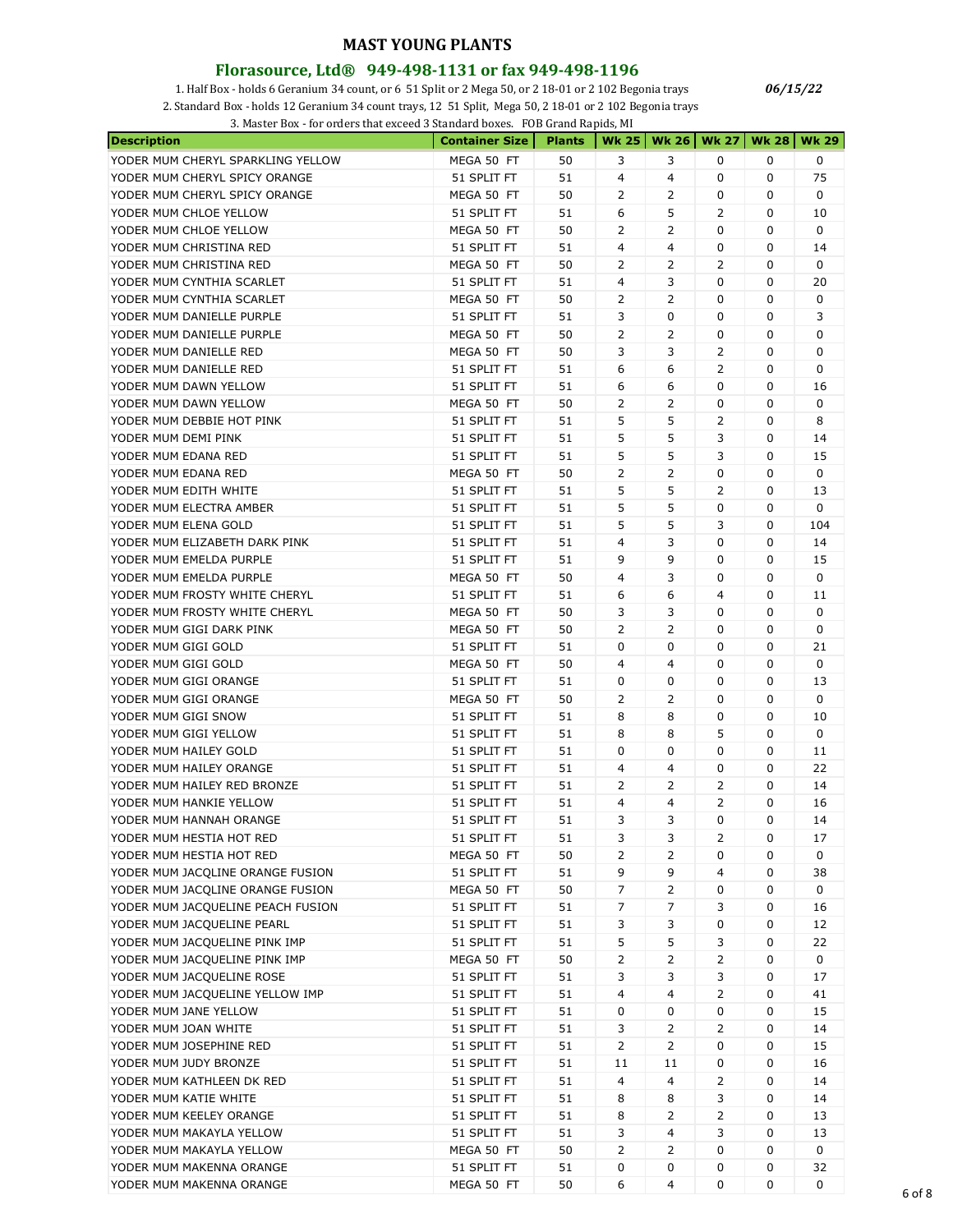#### **Florasource, Ltd® 949-498-1131 or fax 949-498-1196**

1. Half Box - holds 6 Geranium 34 count, or 6 51 Split or 2 Mega 50, or 2 18-01 or 2 102 Begonia trays

2. Standard Box - holds 12 Geranium 34 count trays, 12 51 Split, Mega 50, 2 18-01 or 2 102 Begonia trays

3. Master Box - for orders that exceed 3 Standard boxes. FOB Grand Rapids, MI

| <b>Description</b>              | <b>Container Size</b> | <b>Plants</b> |                |                | Wk 25   Wk 26   Wk 27 | <b>Wk 28</b> | <b>Wk 29</b>   |
|---------------------------------|-----------------------|---------------|----------------|----------------|-----------------------|--------------|----------------|
| YODER MUM MAKENZIE WHITE        | 51 SPLIT FT           | 51            | 6              | 5              | 2                     | 0            | 27             |
| YODER MUM MAKENZIE WHITE        | MEGA 50 FT            | 50            | 2              | 2              | 0                     | 0            | 0              |
| YODER MUM MARSHA PINK           | 51 SPLIT FT           | 51            | 6              | 6              | 3                     | 0            | 14             |
| YODER MUM MARY YELLOW           | 51 SPLIT FT           | 51            | 4              | 4              | 2                     | 0            | 16             |
| YODER MUM MICHELLE GOLD         | 51 SPLIT FT           | 51            | 6              | 6              | 2                     | 0            | 14             |
| YODER MUM MILA RED              | 51 SPLIT FT           | 51            | 20             | 20             | $\overline{4}$        | 0            | 14             |
| YODER MUM MILDRED WHITE         | 51 SPLIT FT           | 51            | 11             | 11             | 0                     | 0            | 17             |
| YODER MUM MILDRED WHITE         | MEGA 50 FT            | 50            | 3              | 2              | 0                     | 0            | 0              |
| YODER MUM MIRANDA ORANGE        | 51 SPLIT FT           | 51            | 7              | 7              | 3                     | 0            | 14             |
| YODER MUM NIKKI BRONZE          | 51 SPLIT FT           | 51            | 0              | 0              | 0                     | 0            | 18             |
| YODER MUM NIKKI DARK PINK       | 51 SPLIT FT           | 51            | 5              | 5              | 2                     | 0            | 20             |
| YODER MUM NIKKI ORANGE          | 51 SPLIT FT           | 51            | 0              | 0              | 0                     | 0            | 14             |
| YODER MUM NIKKI PEARL           | 51 SPLIT FT           | 51            | 14             | 9              | 2                     | 0            | 14             |
| YODER MUM NIKKI PINK BICOLOR    | 51 SPLIT FT           | 51            | 2              | 0              | 0                     | 0            | 16             |
| YODER MUM NIKKI YELLOW          | 51 SPLIT FT           | 51            | 4              | 4              | 0                     | 0            | 22             |
| YODER MUM PATTY POMEGRANATE     | 51 SPLIT FT           | 51            | 9              | 9              | 0                     | 0            | 14             |
| YODER MUM PATTY PURPLE          |                       | 51            | 5              | 5              | 0                     |              | 14             |
|                                 | 51 SPLIT FT           |               | 2              | 0              |                       | 0<br>0       | 0              |
| YODER MUM PATTY PURPLE          | MEGA 50 FT            | 50<br>51      | 8              |                | 0<br>2                | 0            |                |
| YODER MUM RHONDA BRONZE         | 51 SPLIT FT           |               |                | 8              |                       |              | 14             |
| YODER MUM RHONDA PINK           | 51 SPLIT FT           | 51            | 3              | 3              | 0                     | 0            | 14             |
| YODER MUM RHONDA PURPLE         | 51 SPLIT FT           | 51            | 10             | 5              | 3                     | 0            | 15             |
| YODER MUM RHONDA PURPLE         | MEGA 50 FT            | 50            | 6              | 6              | 2                     | 0            | 0              |
| YODER MUM RHONDA RED            | 51 SPLIT FT           | 51            | 2              | 2              | 2                     | 0            | 14             |
| YODER MUM RHONDA WHITE          | 51 SPLIT FT           | 51            | 18             | 9              | 3                     | 0            | 14             |
| YODER MUM RHONDA WHITE          | MEGA 50 FT            | 50            | 3              | 3              | 0                     | 0            | 0              |
| YODER MUM RHONDA YELLOW         | 51 SPLIT FT           | 51            | 5              | 5              | 2                     | 0            | 14             |
| YODER MUM RIHANNA RED           | 51 SPLIT FT           | 51            | 5              | 5              | 2                     | 0            | 15             |
| YODER MUM SAMANTHA RED          | 51 SPLIT FT           | 51            | 3              | 3              | 0                     | 0            | 8              |
| YODER MUM SAMANTHA RED          | MEGA 50 FT            | 50            | 2              | 0              | 0                     | 0            | 0              |
| YODER MUM SELENA RED            | 51 SPLIT FT           | 51            | 6              | 6              | 2                     | 0            | 14             |
| YODER MUM SHANNON WHITE         | 51 SPLIT FT           | 51            | 8              | 5              | 0                     | 0            | 13             |
| YODER MUM STACY DAZZLING ORANGE | 51 SPLIT FT           | 51            | 4              | 5              | 3                     | 0            | $\overline{2}$ |
| YODER MUM STACY PINK            | 51 SPLIT FT           | 51            | 4              | 4              | 3                     | 0            | 16             |
| YODER MUM STACY PINK            | MEGA 50 FT            | 50            | 2              | 2              | 0                     | 0            | 0              |
| YODER MUM SUMMER SUNSET         | 51 SPLIT FT           | 51            | 3              | 3              | 3                     | 0            | 14             |
| YODER MUM TABITHA SCARLET       | 51 SPLIT FT           | 51            | 8              | 8              | 0                     | 0            | 16             |
| YODER MUM TANYA YELLOW          | 51 SPLIT FT           | 51            | 3              | 3              | 0                     | 0            | 5              |
| YODER MUM TERESA PINK           | 51 SPLIT FT           | 51            | 5              | 5              | 3                     | 0            | 15             |
| YODER MUM TINA GOLD             | 51 SPLIT FT           | 51            | 3              | 3              | $\Omega$              | 0            | 14             |
| YODER MUM TRACY ORANGE          | 51 SPLIT FT           | 51            | 8              | 8              | 3                     | 0            | 5              |
| YODER MUM URSULA FANCY ORANGE   | 51 SPLIT FT           | 51            | 15             | 15             | 4                     | 0            | 21             |
| YODER MUM URSULA JAZZY CORAL    | 51 SPLIT FT           | 51            | 0              | 0              | 0                     | 0            | 14             |
| YODER MUM URSULA LAVENDER       | 51 SPLIT FT           | 51            | 7              | 7              | 5                     | 0            | 15             |
| YODER MUM URSULA LAVENDER       | MEGA 50 FT            | 50            | 2              | 2              | 0                     | 0            | 0              |
| YODER MUM URSULA SUNNY YELLOW   | 51 SPLIT FT           | 51            | 25             | 25             | 9                     | 0            | 14             |
| YODER MUM VANNA SNOW WHITE      | 51 SPLIT FT           | 51            | $\overline{2}$ | 2              | 0                     | 0            | 16             |
| YODER MUM VANNA SNOW WHITE      | MEGA 50 FT            | 50            | 2              | 2              | 0                     | 0            | 0              |
| YODER MUM VERONICA DARK PINK    | 51 SPLIT FT           | 51            | 9              | 9              | 2                     | 0            | 14             |
| YODER MUM WANDA BRONZE          | 51 SPLIT FT           | 51            | 4              | 4              | 3                     | 0            | 15             |
| YODER MUM WANDA BRONZE          | MEGA 50 FT            | 50            | 62             | 62             | 0                     | 0            | 0              |
| YODER MUM WANDA LAVENDER        | 51 SPLIT FT           | 51            | 2              | 2              | 2                     | 0            | 15             |
| YODER MUM WANDA LAVENDER        | MEGA 50 FT            | 50            | 4              | 4              | 0                     | 0            | 0              |
| YODER MUM WANDA PURPLE          | 51 SPLIT FT           | 51            | 3              | 3              | 0                     | 0            | 16             |
|                                 |                       |               |                |                |                       |              | 0              |
| YODER MUM WANDA PURPLE          | MEGA 50 FT            | 50            | 3              | 3              | 0                     | 0            |                |
| YODER MUM WANDA RED             | 51 SPLIT FT           | 51            | 20             | 20             | 13                    | 0            | 26             |
| YODER MUM WANDA RED             | MEGA 50 FT            | 50            | 61             | 61             | 0                     | 0            | 0              |
| YODER MUM WILMA WHITE           | 51 SPLIT FT           | 51            | 4              | 4              | 0                     | 0            | 30             |
| YODER MUM WILMA WHITE           | MEGA 50 FT            | 50            | 2              | 2              | 0                     | 0            | 0              |
| YODER MUM WILMA YELLOW          | 51 SPLIT FT           | 51            | 4              | 5              | 2                     | 2            | 16             |
| YODER MUM YOLANDA YELLOW        | 51 SPLIT FT           | 51            | 4              | $\overline{4}$ | 2                     | 0            | 14             |